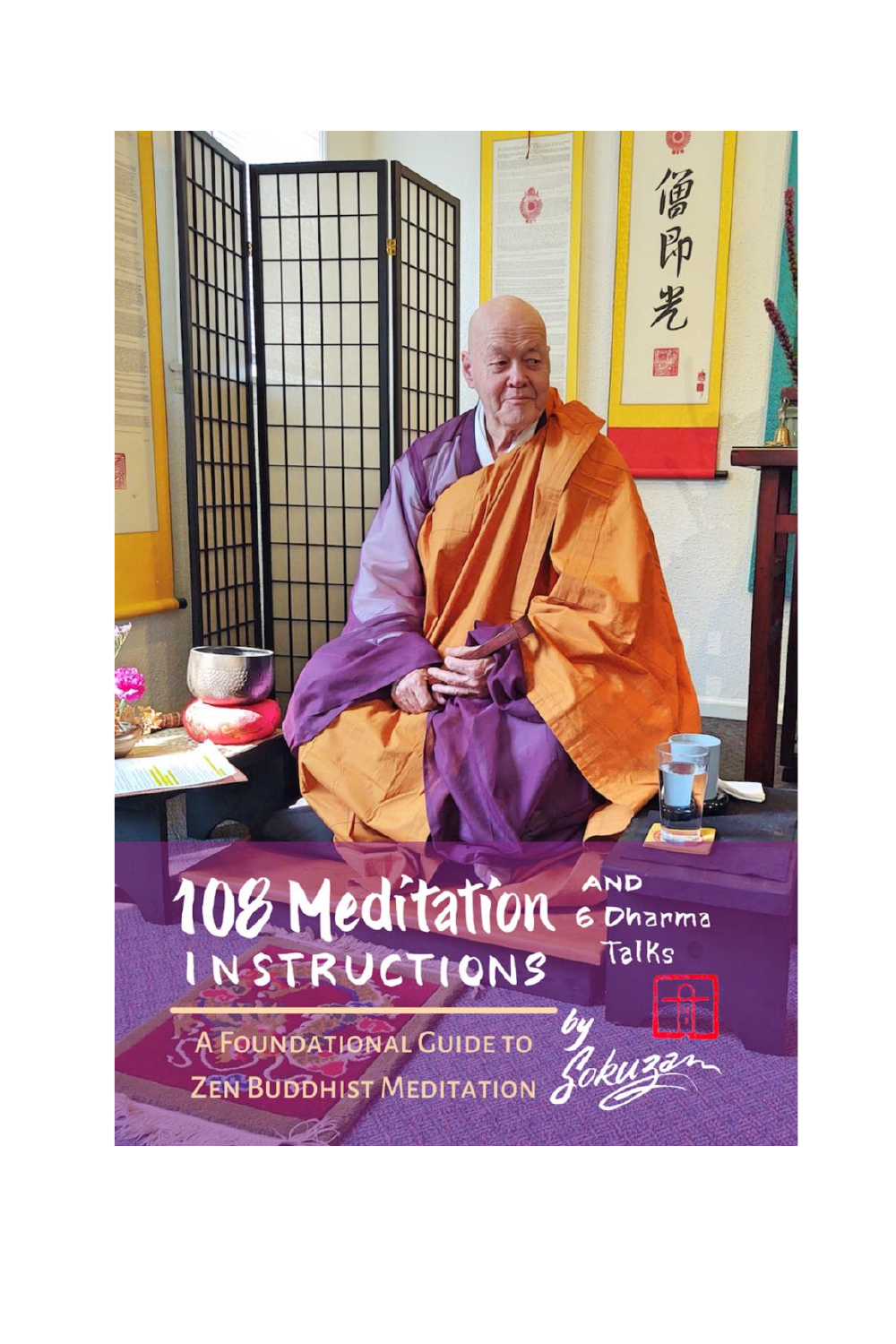# 108 Meditation INSTRUCTIONS

# AND 6 Dharma Talks

by Jokuzan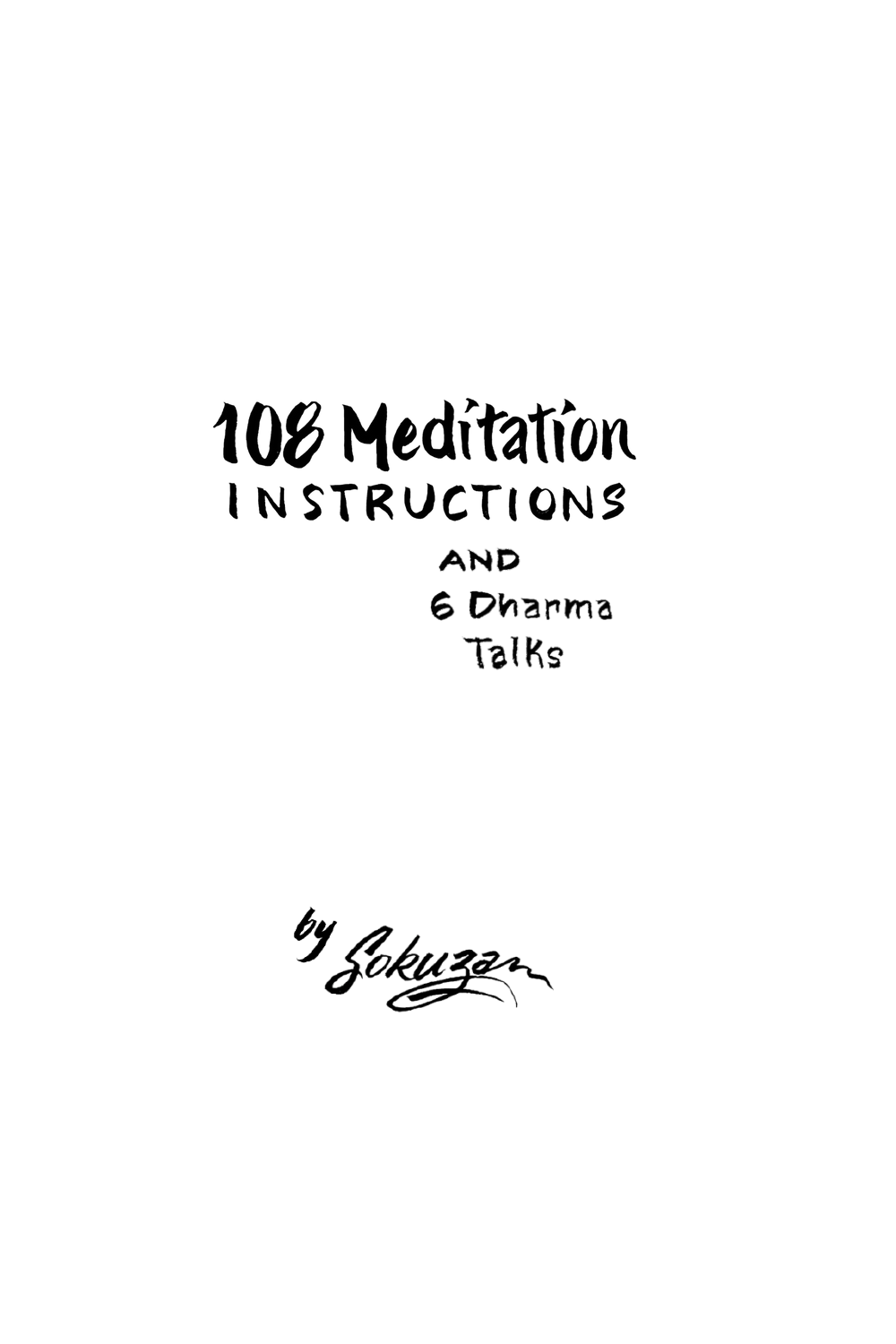SokukoJi Buddhist Community Publications 33 Anderson Ct. Battle Creek, MI 49017 www.sokukoji.org

Copyright © 2021 Sokuzan

First edition

All rights reserved. No portion of this book may be reproduced by any means without written permission from the author.

ISBN: 979-8-7646003-6-9

Edited by Unyo Brown, Junshu Agattas, Touji Servis, and Shōdō McGee. Front cover photo by Unyo; cover design by PăoShan Woodward.

The artwork within is Sokuzan's original work.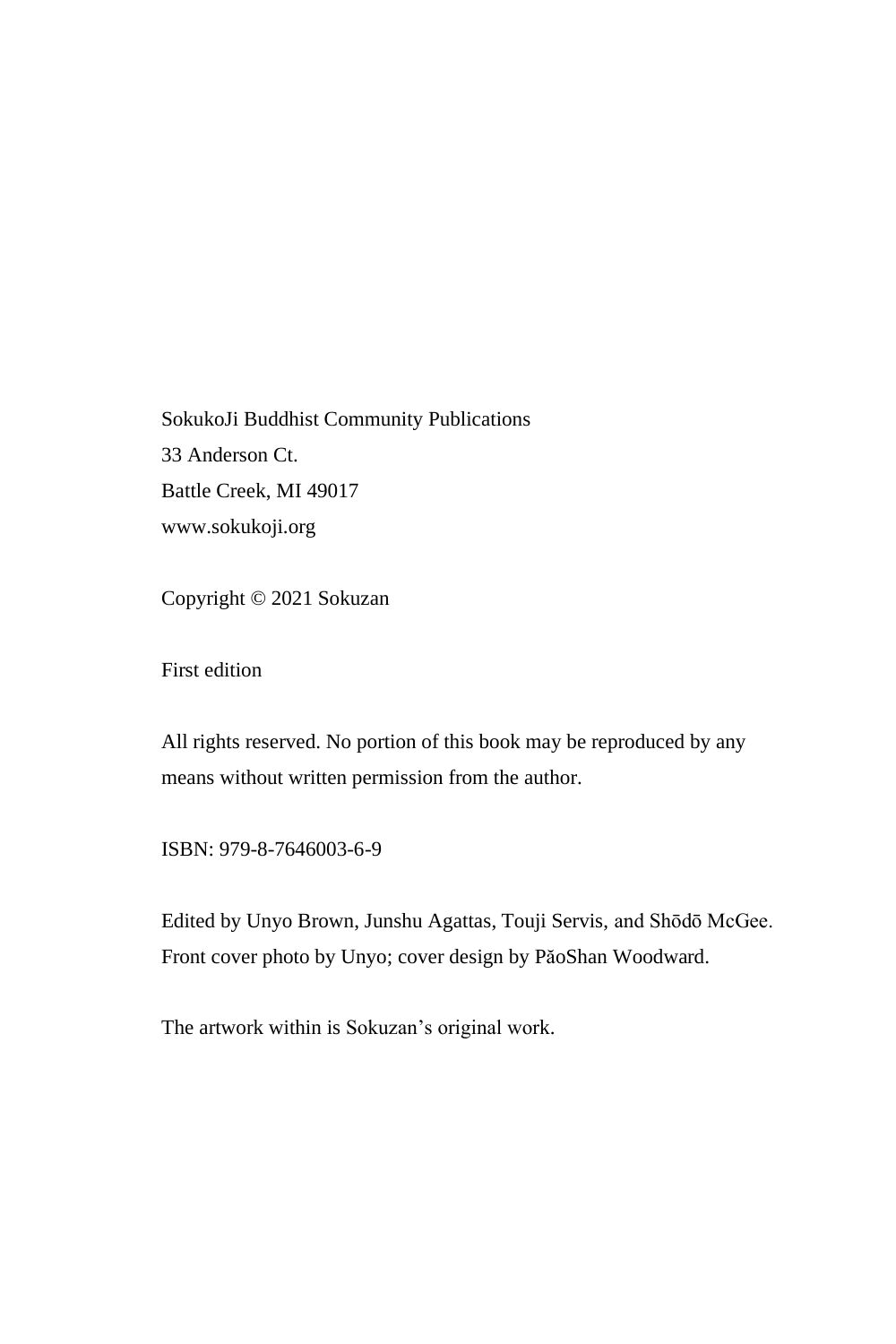Dedicated to My Root Teacher *The Vidyadhara Chögyam Trungpa Rinpoche, Dorje Dradul of Mukpo*

and

My Zen Master *Kobun Chino Roshi*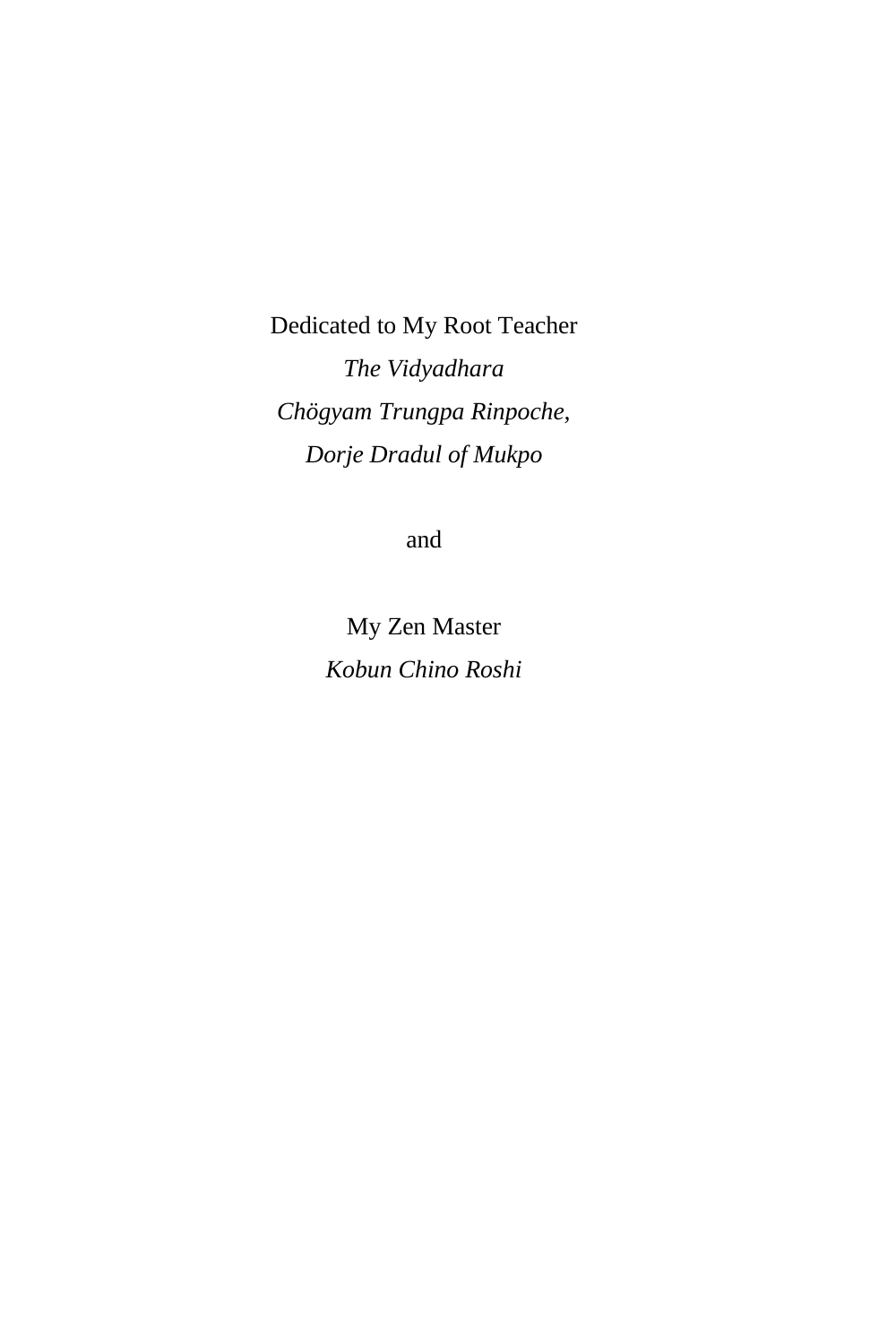### **CONTENTS**

| Foreword                            | ν              |
|-------------------------------------|----------------|
| <b>Introduction</b>                 | νi             |
| <b>Meditation Instructions</b>      |                |
| #1: There Is Nothing To Do          | 1              |
| #2: There's Only This               | $\overline{c}$ |
| #3: No Post-It Notes                | $\overline{4}$ |
| #4: Before We Know                  | 6              |
| #5: No Comment                      | 9              |
| #6: Don't Meddle                    | 12             |
| #7: Beginner's Mind                 | 14             |
| #8: It Can't Be Done                | 17             |
| $#9$ : Go to the Root               | 19             |
| #10: See It Yourself                | 21             |
| #11: Stop Separating Yourself       | 23             |
| #12: None of Your Business          | 24             |
| #13: What Is Fundamentally True     | 26             |
| #14: No Strategy                    | 28             |
| #15: Be Good to Yourself            | 30             |
| #16: Without Contrast, No Awareness | 32             |
| #17: Never Quite the Same           | 34             |
| #18: You Are Not                    | 36             |
| #19: Slow-Moving Stream             | 39             |
| #20: Parade of Things               | 41             |
| #21: Stay in the Station            | 42             |
| #22: Regardless                     | 45             |
| #23: Volkswagens, Chevys, Buicks    | 47             |
| #24: Scrambled Eggs                 | 49             |
| #25: Constant Manipulation          | 51             |
| #26: The Source of Things           | 54             |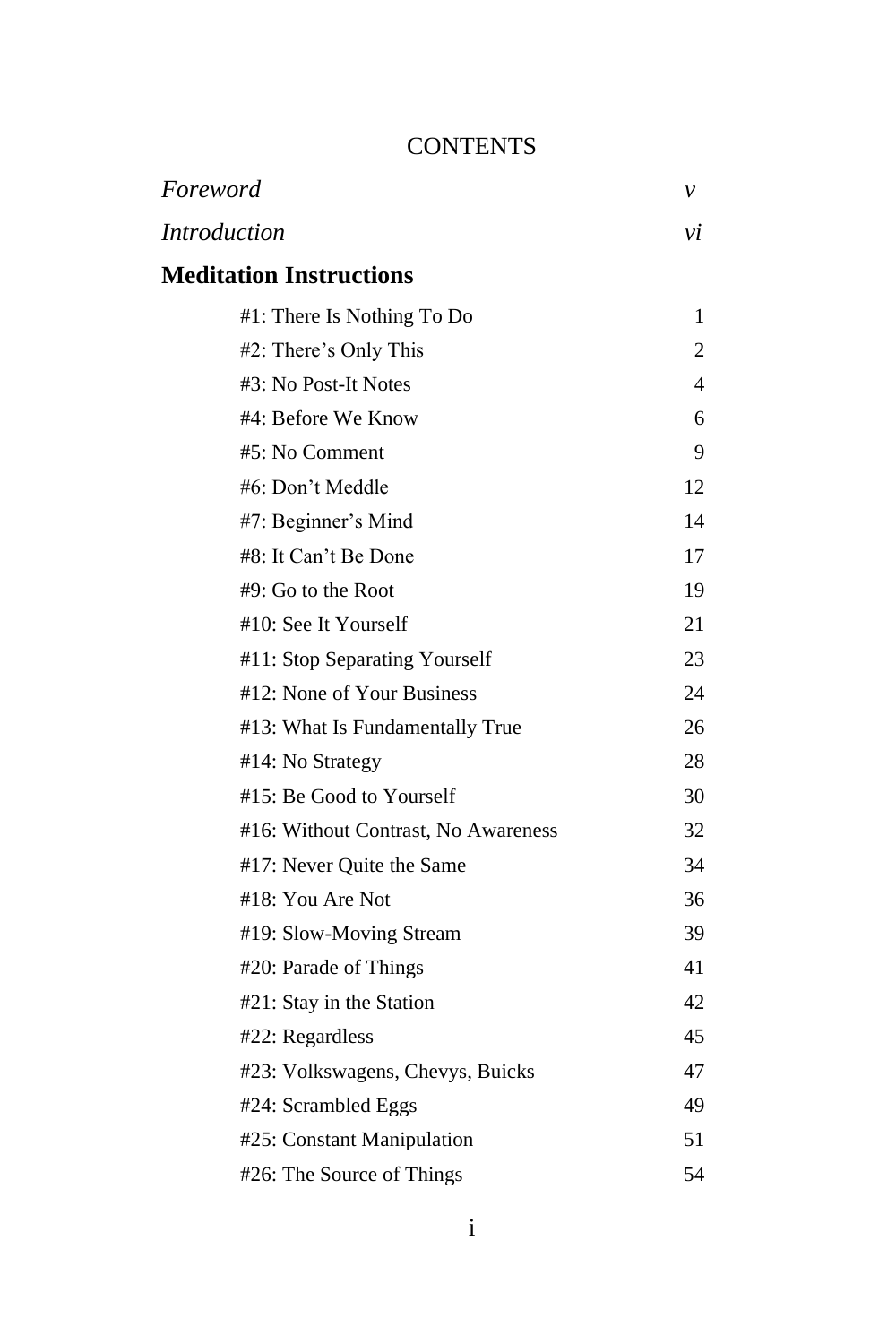| #27: Arise and Fall              | 56  |
|----------------------------------|-----|
| #28: Phantasmagoria              | 58  |
| #29: Mind Like Butterflies       | 60  |
| #30: Don't Double Up             | 62  |
| #31: The Host Within the Host    | 63  |
| #32: Do Nothing But Observe      | 65  |
| #33: Stop Fueling                | 66  |
| #34: Your Entire Sensorium       | 68  |
| #35: Does the Mind See the Mind? | 70  |
| #36: Just Precisely This         | 71  |
| #37: Extra Commentary            | 74  |
| #38: Let the Dust Settle         | 75  |
| #39: Give Attention              | 77  |
| #40: Complete Transparency       | 79  |
| #41: Just Before                 | 81  |
| #42: Conditional Peace           | 83  |
| #43: Square One                  | 85  |
| #44: Bare Attention              | 87  |
| #45: Don't Do the Math           | 89  |
| #46: Immediacy                   | 91  |
| #47: Has Anything Moved?         | 94  |
| #48: Where It Arises             | 96  |
| #49: Take the Attitude           | 98  |
| #50: Include Gravity             | 99  |
| #51: There Is Nothing Incorrect  | 101 |
| #52: We Find Ourselves           | 104 |
| #53: Busy Thinking               | 105 |
| #54: Beyond the Realm of Thought | 107 |
| #55: Just Observe                | 110 |
| #56: Hope and Fear               | 111 |
| #57: Open Space                  | 113 |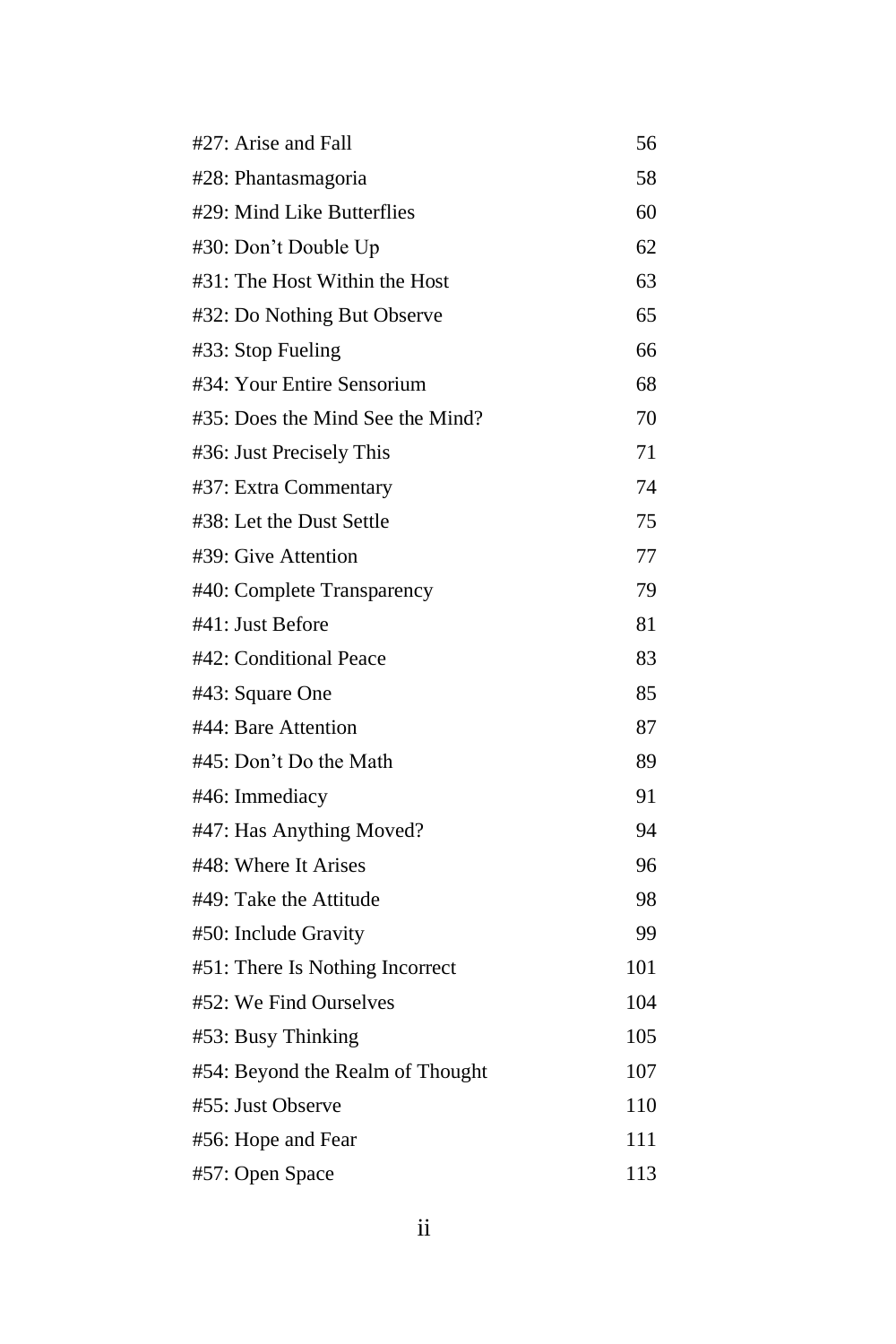| #58: Nothing Extra                      | 114 |
|-----------------------------------------|-----|
| #59: Repetition                         | 115 |
| #60: Witness the Space                  | 116 |
| #61: Separating Ourselves               | 118 |
| #62: The Awareness                      | 119 |
| #63: Nothing Lasts                      | 121 |
| #64: Doesn't Matter                     | 124 |
| #65: Disagreeing with Clouds            | 126 |
| #66: Display of the Mind                | 129 |
| #67: Texture Has No Story               | 131 |
| #68: You Can't Think Your Way To Sanity | 134 |
| #69: Constant Commentary                | 136 |
| #70: That Which Continues To Move       | 138 |
| #71: Less Is Better                     | 140 |
| #72: An Awareness Practice              | 142 |
| #73: Spontaneously Adding               | 145 |
| #74: Your Birthright                    | 146 |
| #75: Be an Observer                     | 148 |
| #76: A Slave to Entertainment           | 149 |
| #77: Making Stuff Up                    | 151 |
| #78: Full of Movement                   | 152 |
| #79: Not This, Not That                 | 154 |
| #80: Begin to Recede                    | 155 |
| #81: Don't Abandon                      | 157 |
| #82: Don't Interfere                    | 159 |
| #83: Out in the Field                   | 160 |
| #84: Just Receive                       | 162 |
| #85: Sitting Still                      | 163 |
| #86: Holding Very Still                 | 164 |
| #87: Experience Your World              | 166 |
| #88: Leaf Thoughts                      | 167 |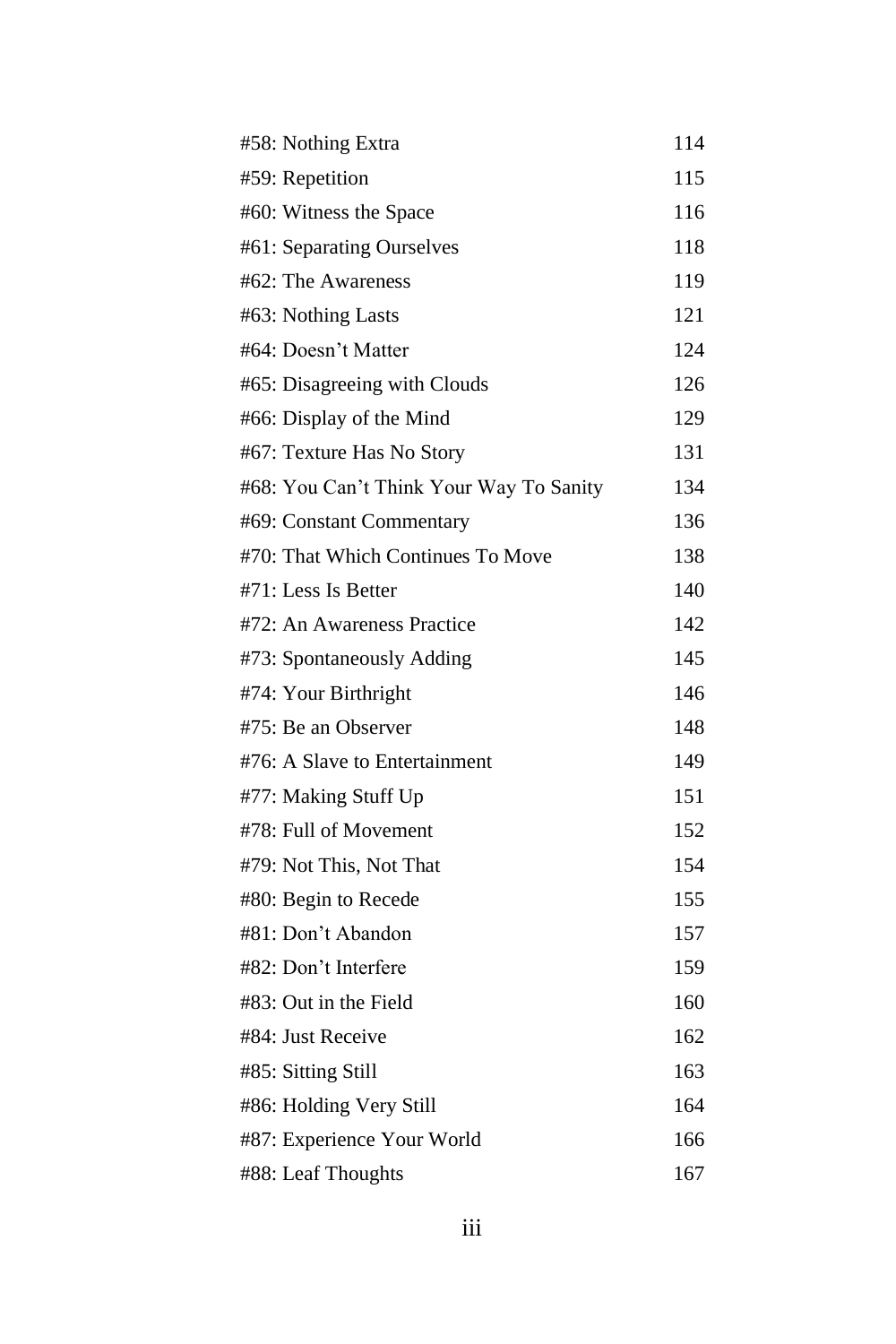| #89: Observation of Interval       | 168 |
|------------------------------------|-----|
| #90: Appear and Vanish             | 170 |
| #91: Do This the Rest of Your Life | 173 |
| #92: More Objectivity              | 175 |
| #93: Nothing Else                  | 177 |
| #94: Self-Liberated                | 178 |
| #95: Come to Rest                  | 179 |
| #96: Just Notice                   | 181 |
| #97: Apparent Neutrality           | 183 |
| #98: Makes No Difference           | 185 |
| #99: Thank You Very Much           | 186 |
| #100: Everything is Changing       | 188 |
| #101: We See Ourselves             | 190 |
| #102: Judgments                    | 192 |
| #103: Don't Backfill               | 193 |
| #104: Eyes Open                    | 195 |
| #105: Nothing to Achieve           | 197 |
| #106: Clarify                      | 199 |
| #107: Discontinuous Identity       | 201 |
| #108: For a Change                 | 203 |

## **Dharma Talks**

| #1: Alternating Sense Awareness Practice | 207  |
|------------------------------------------|------|
| #2: Five Skandhas                        | 226  |
| #3: Drop Down, Rise Up                   | 261  |
| #4: Zombie Thoughts                      | 273  |
| #5: Meditation IS Action                 | 296  |
| #6: Block Sitting Meditation             | 316  |
|                                          |      |
| About the Author                         | 34 I |
|                                          |      |

*About SokukoJi 342*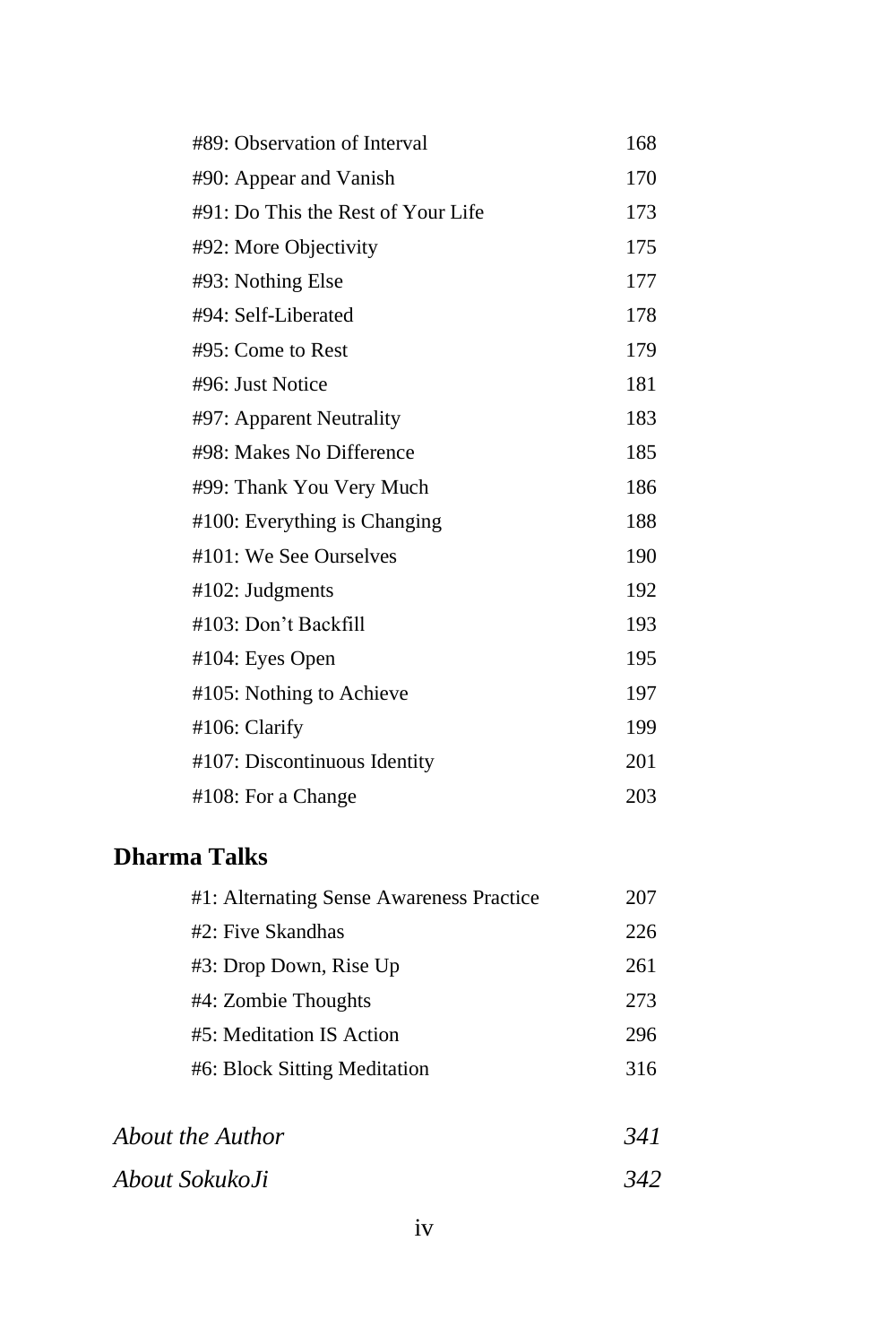#### **Foreword**

Consonant with the traditions Rev. Sokuzan draws upon, his meditation "instructions" are presented in a language that is at once beguiling and baffling, appearing to describe the true nature of the mind—and then mischievously pulling the rug of certainty out from under us. His instructions are astonishingly direct and simple—yet radically challenging at the same time. He urges us to simply sit and observe, without grasping or rejecting, over and over and over again. Simple, right? We wish. But if we do it regularly, then the endless phantasmagoria we call mind slowly starts to slow down, easing us into a direct recognition of what is, just as things are, just as we are—nothing more, nothing less. Try it and see.

> William S. Waldron November 2021 Religion Department, Middlebury College Middlebury, Vermont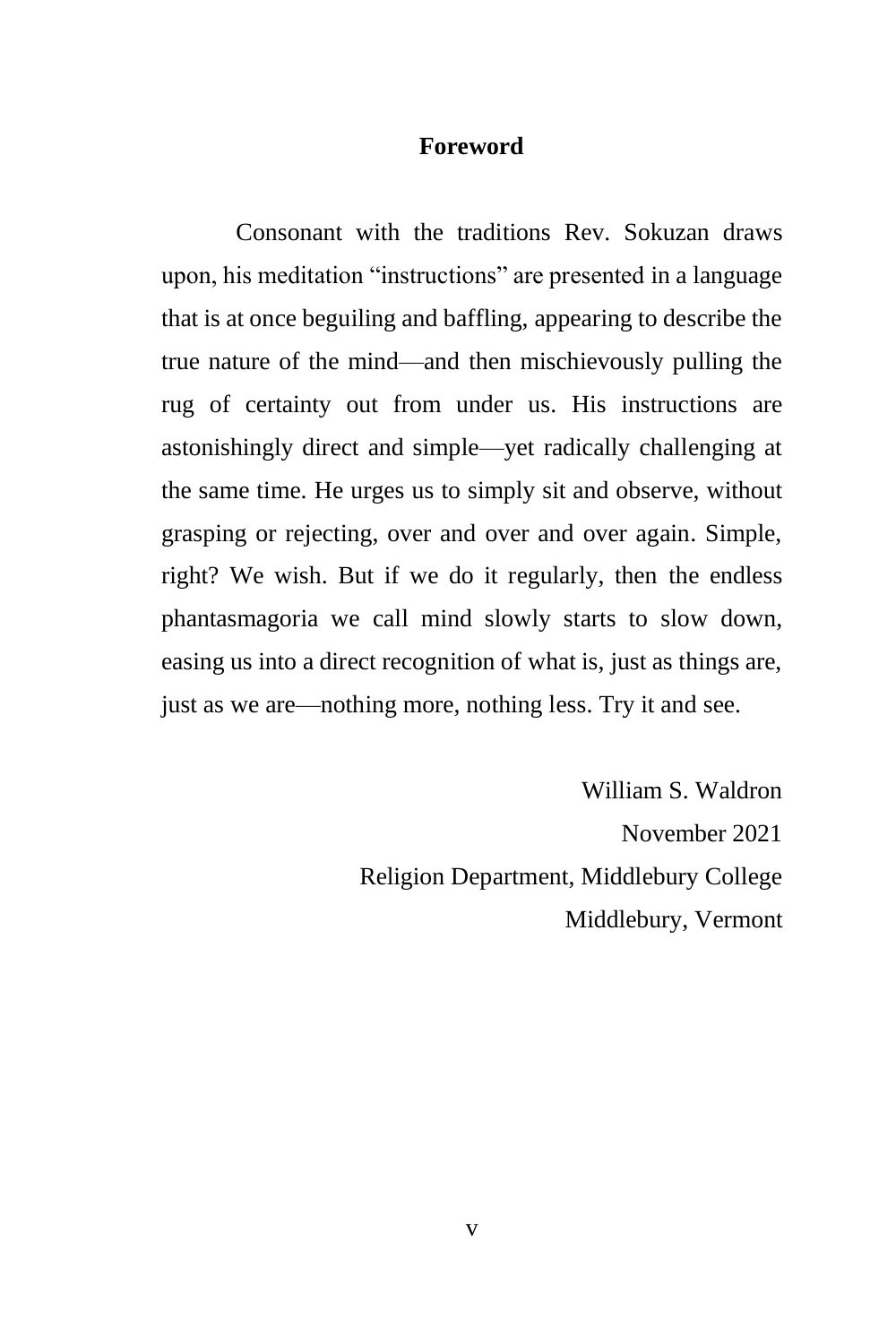#### **Introduction**

For decades, I have personally looked at what we call the mind and have worked with many others who want to understand what's happening in their minds and are confused by what appears. I am highly motivated to help you—with your permission.

The way it looks over here, the most important thing you can do is shikantaza, which translates out of the Japanese as *just precisely this*. This meditation form of facing the wall with all of our senses open—including the eyes—is a centuriesold practice. We sit down, hold still, and observe what moves.

Why do this kind of meditation rather than shiné and lhaktong or samatha and vipassana? Why not do creation/completion practices or deity yoga visualizations? Or mantras? Why not do walking meditation in the forest? Or follow the breath? These kinds of meditation practices try to stabilize the mind. If you endeavor to calm the mind, you are calming what you *think* is the mind, not the actual mind. It will just look like it is calm because you've done something artificial to it.

Shikantaza is not about training your mind to be more mindful—though that may occur. If you are looking for peace, this kind of meditation is *not* going to help you. Shikantaza is much more rough, rugged, and realistic than that and will take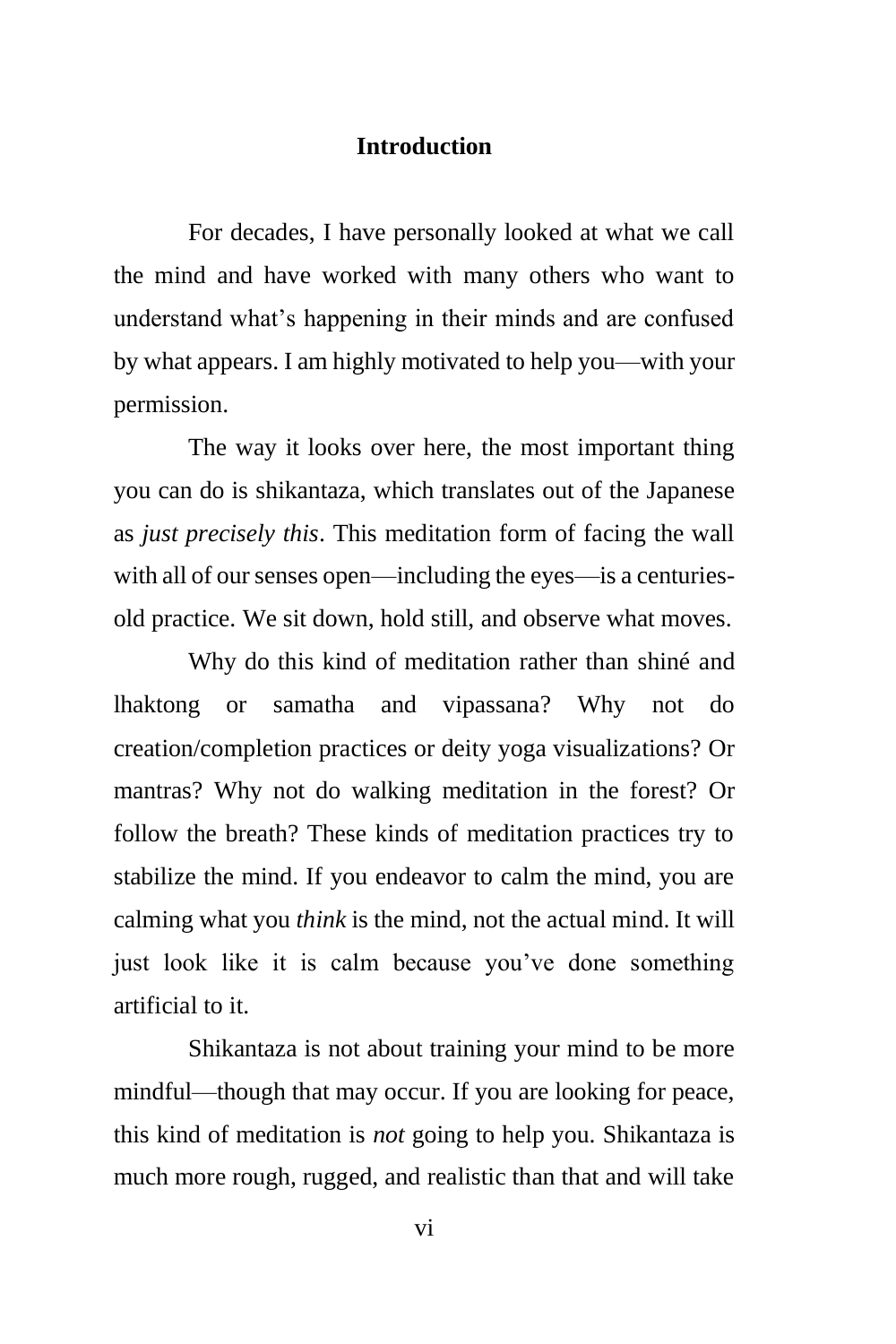you right into the labyrinth of your karma. For that ambitious undertaking, it seems necessary to have a solid discipline that summons you to sit down, hold still, and watch what happens in the mind stream without agreeing or objecting. Shikantaza is a *practice* because you may have to watch yourself shut down, disagree, or ignore what arises in your mind over and over. *But* you don't have to fix anything. You don't have to correct anything. You don't have to get better. It's pretty good news—you don't have to be somebody else. You get to be *exactly* who you are.

As a Buddhist monk, what I present here in *108 Meditation Instructions* is not meant to persuade you to become a Buddhist. You may even find that portions of my approach leave you wondering, but I invite you to temporarily set aside your beliefs, disbeliefs, opinions, assumptions, suspicions, or conclusions and consider what I *do* advocate. If you are ready, hear what I have to say: *Train your mind!* Sit down. Hold still. Observe. Watch what continues to move. It's about awareness. You can do it. Good luck!

Sokuzan

November 2021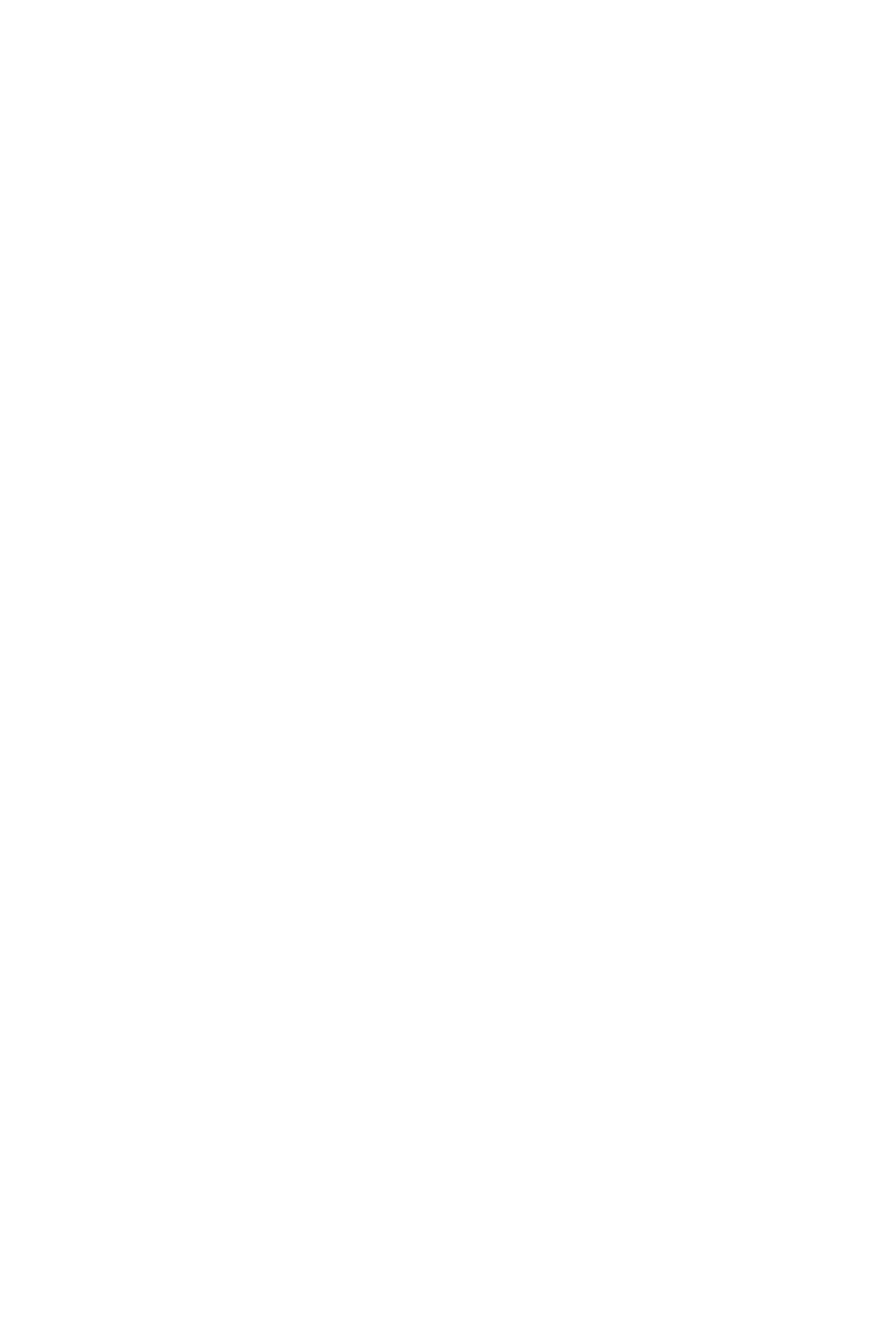given by Sokuzan at SokukoJi Buddhist Temple Monastery in Battle Creek, Michigan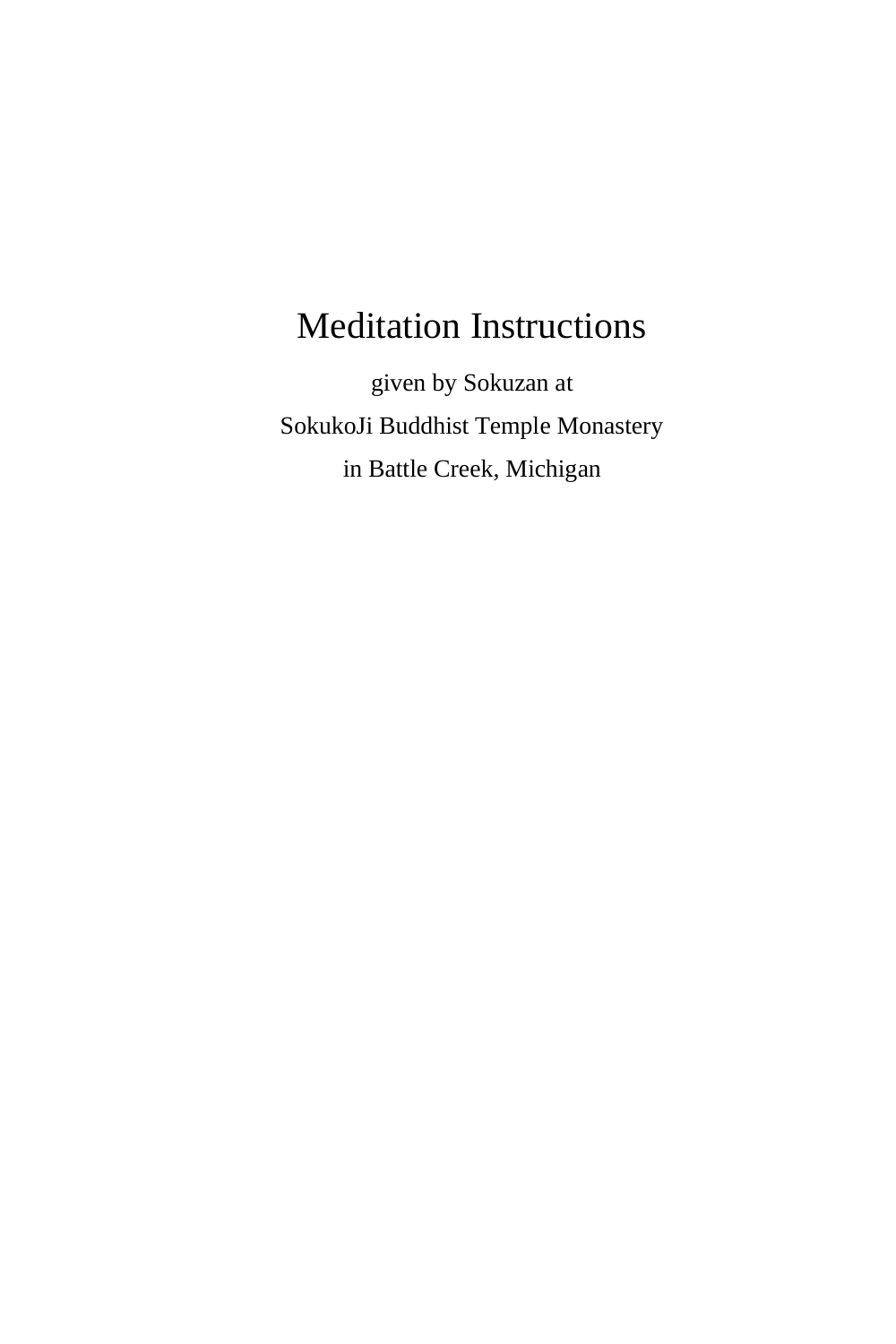*"There Is Nothing to Do"*

Please face the wall.

Sit very, very still. What continues to move should be observed. Your only activity in terms of mental direction, formation, formulation, intention is to be aware. Shikantaza. Just sitting. You're just sitting, and you're just being aware. If you add anything at all, be aware of that. If you are completely aware, you will not be aware that you're adding. To be aware that you're adding is actually adding. Just observe.

There's *nothing* to do. As long as you think there's something to do, you need to come and look at this wall. When you realize, it won't matter whether you're looking at this wall or looking at the parking lot. Just observe. Do it all day.

Just observe. (Bell)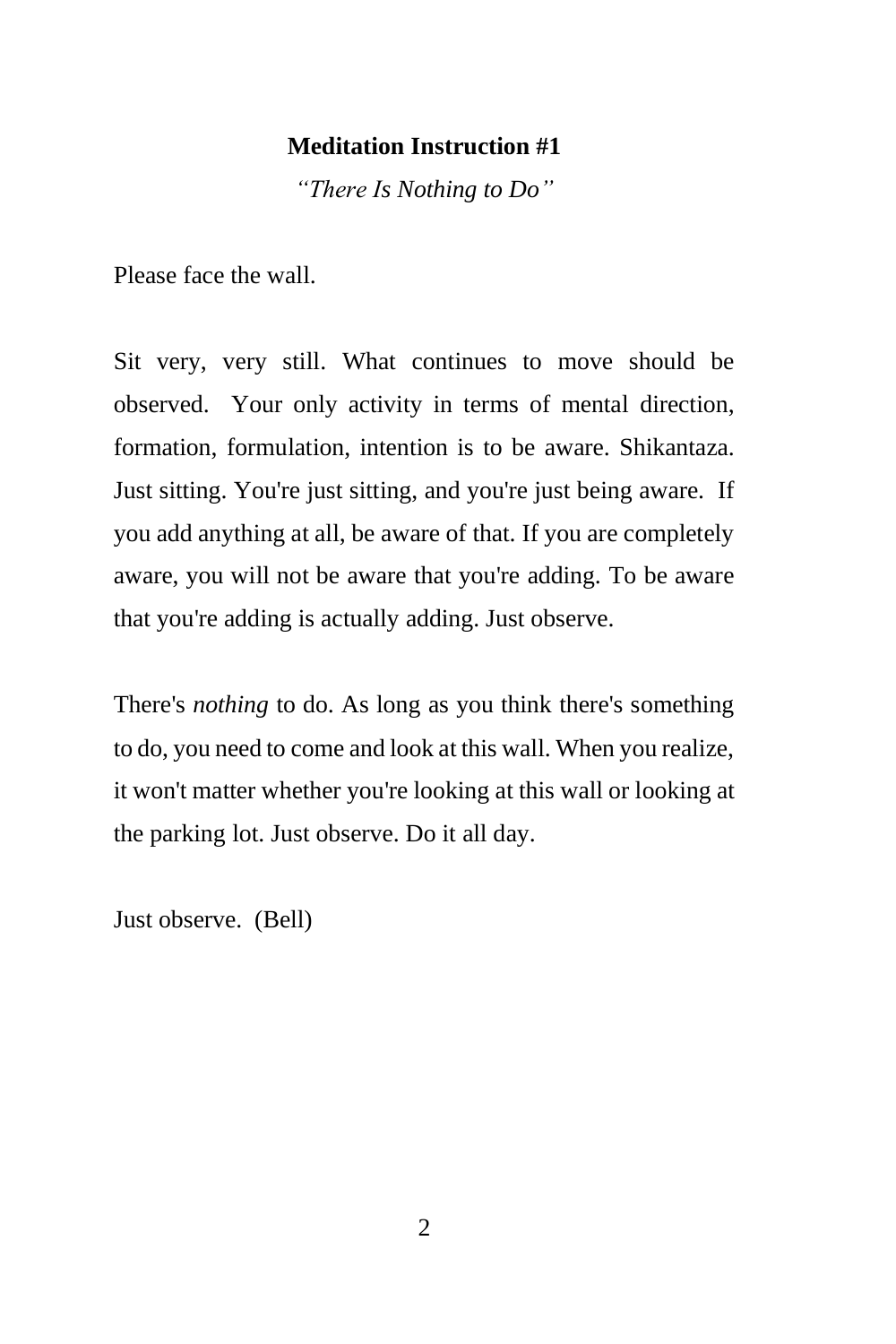*"There's Only This"*

Please face the wall.

Hold the body very, very still without being rigid and just observe. All of your senses are open, in particular the eyes. And when you're facing out away from the wall, your gaze is downcast toward the floor four to six feet out in front of you. Whatever is there, just observe. It does not matter whether you are looking at a little dot or you're taking in the entire room. You'll probably do a lot of both. Just observe.

What we are doing here is *not* emphasizing or exercising the thinking process, but we *are* emphasizing and exercising the awareness in which the thinking process or thoughts arise. So just observe. Very simply. Whatever arises in your awareness—whether it is in the five sense consciousnesses of feeling or touch, smelling, tasting, hearing, seeing—just observe. And whatever arises in the sixth consciousness, or the thinking process—again, just observe. Don't push it down. Don't fluff thoughts up or make a big deal out of them or analyze them. And don't look away.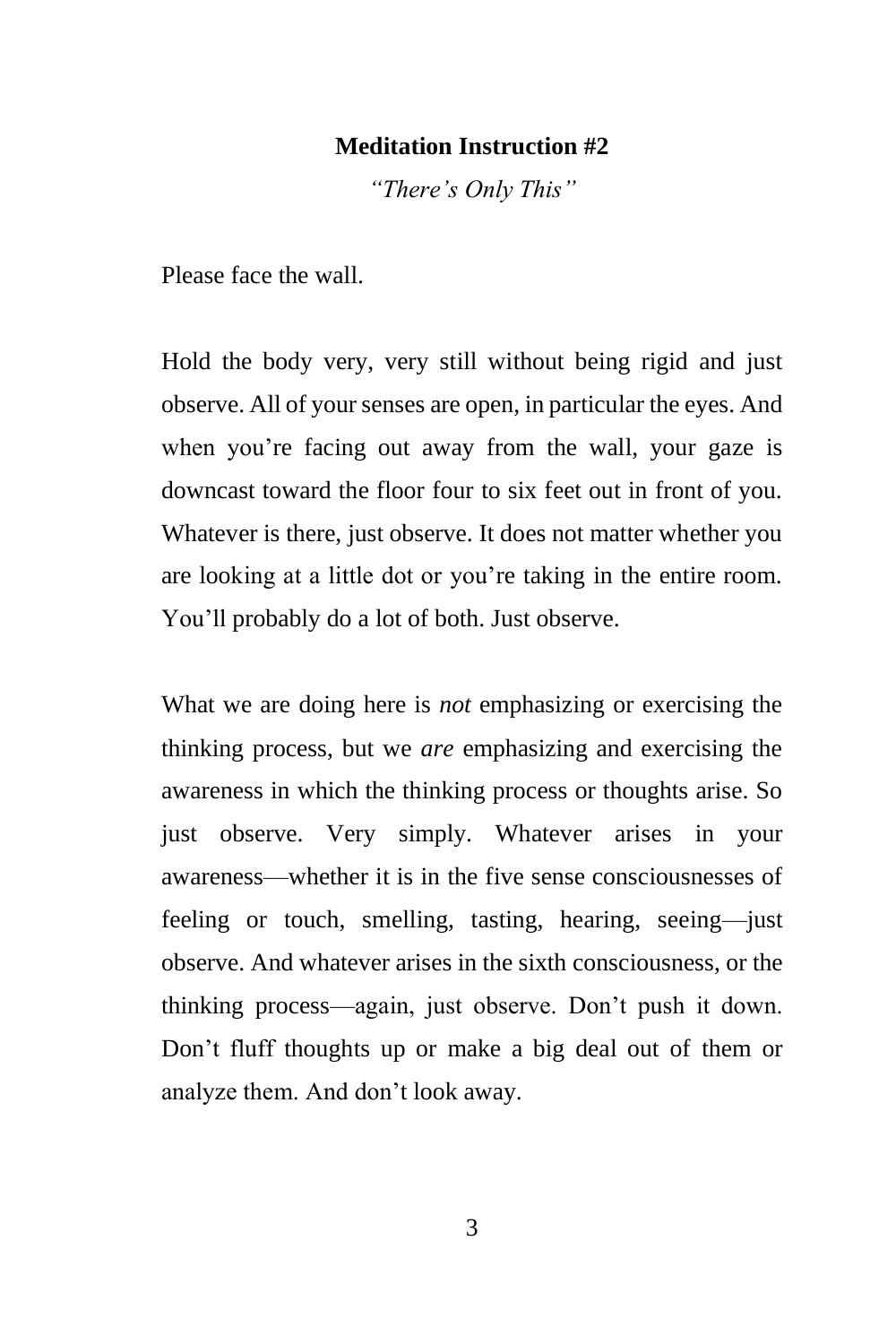Stay here in your body, in your senses, and appreciate, which is the same thing as observe. Just observe. No comment. No post-it notes. Just observe.

There's only this. (Bell)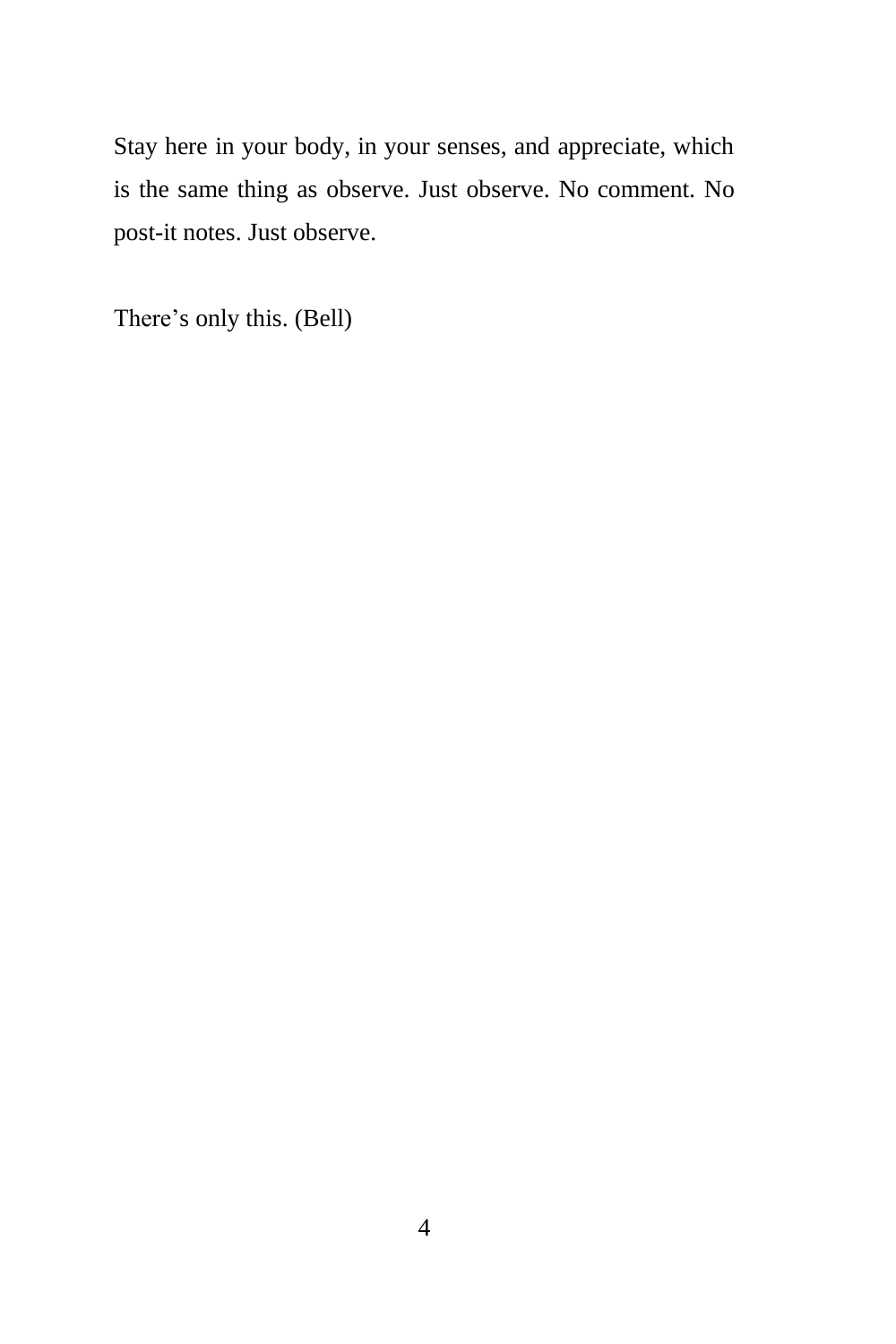*"No Post-It Notes"*

Please face the wall.

Hold the body very, very still, without being rigid. Very straight, without being rigid. Your backbone should be as straight as possible for your particular form. Hold very, very still, so you are able to see that which continues to move. Hold everything still that you can without struggling. Just observe that which arises in all fields of the senses.

Sense of touch, how this feels. Sense of taste—might not be much there—saliva. Sense of smell—you may smell the incense, maybe the humidity. Sense of seeing—you are seeing a wall in front of you. Look at it. Register also the space between you and the wall. Hear the voice you are hearing. Hear if it goes up in tone or down. The tone and the timbre of the voice are just as important as the message that is being conveyed. This is usually missed.

In this situation, simplifying your next few minutes, you are going to become very still and watch that which continues to move in the six sense fields including the mind. When things arise in the mind, we observe, like watching anything that we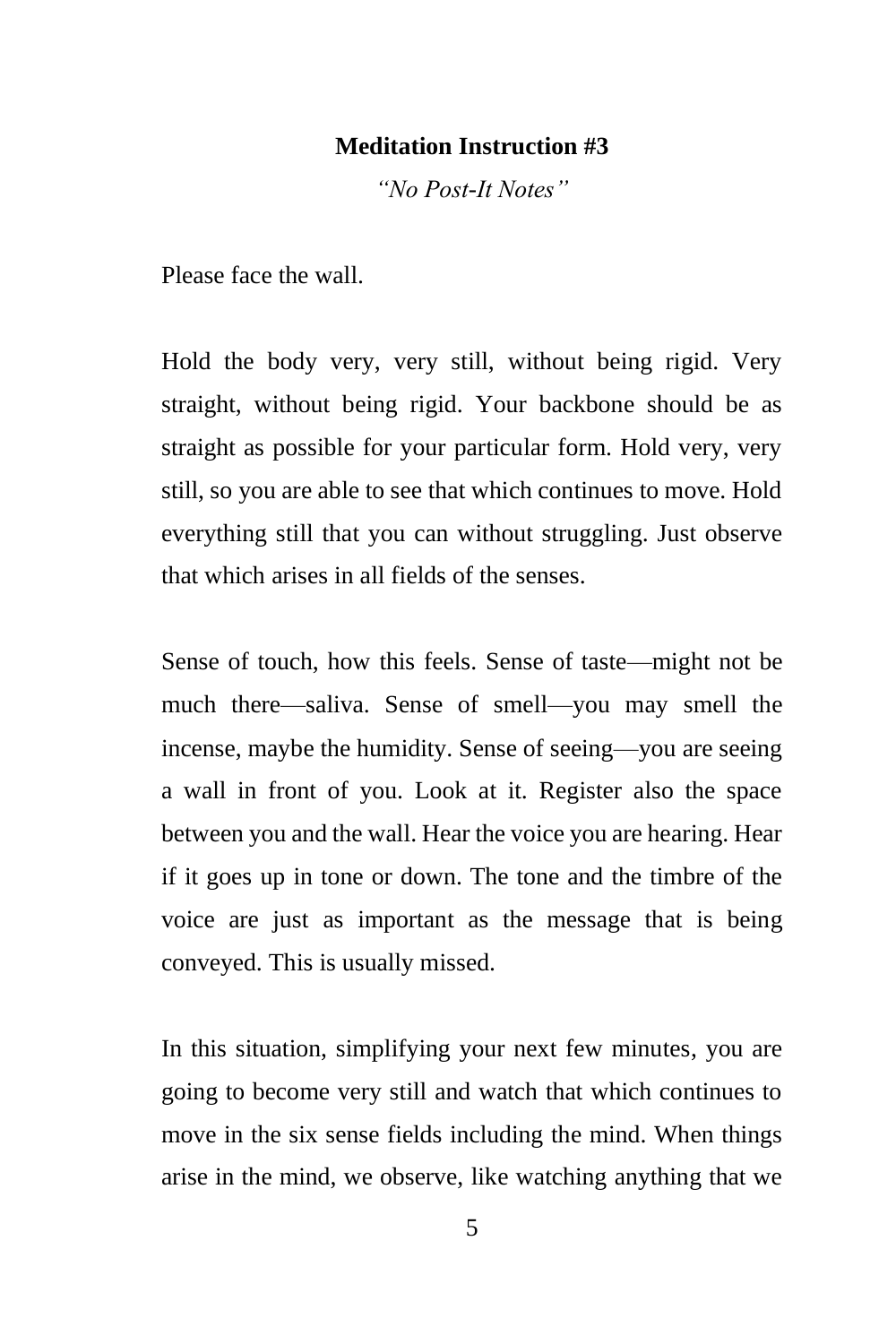don't have a lot of say-so over. A good example is clouds. We watch clouds passing by. They are interesting, flat, stretched out. They are fluffy, dark, or brightly sunlit. And we just observe. They are very interesting and might magnetize us, but they are none of our business. When I say they are none of our business, I mean you have no say-so over clouds.

When you start to awaken and you start to realize the nature of your life and who you actually are, what this is, you'll see how little say-so you have over these thought patterns. Just observe, just like you would observe the clouds in the sky. Observe thoughts, emotions, memories, judgments, opinions, concepts flowing past. Neither reach out to them nor reject them, go to war with them nor ignore them. Just observe. It is always and completely and thoroughly about awareness, awareness, awareness.

Just observe. This is called shikantaza, the Japanese word for *just precisely this*. Just precisely this situation. In this way, we take a few moments out of our lives. Hold very still and look very closely at the way the mind works: coming and going, coming and going, coming and going. Don't interfere. No postit notes on your thought patterns. No manipulation or meddling with your mind. Hold very still for the next few minutes and just observe. (Bell)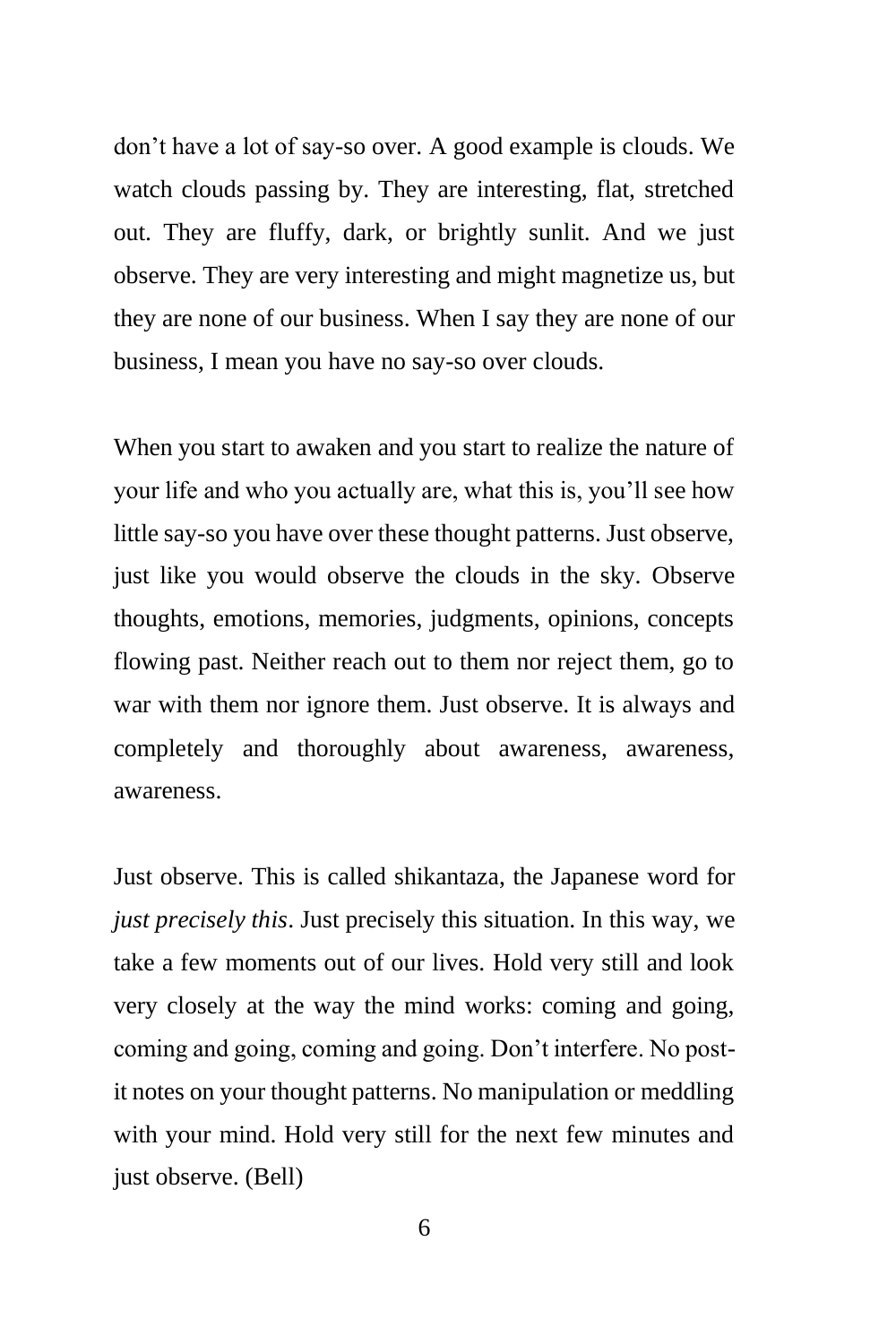*"Before We Know"*

Please face the wall.

The way we practice sitting meditation here at SokukoJi, the way that is recommended, is to face the wall.

Hold the body very, very still without being rigid. All of the senses are open, in particular the eyes. Look directly ahead. If there's a window there, look out the window. There's not much out there anyway. If you're in front of the wall, look at the cottage cheese texture of the wall. Little bumps all over the place. Look at one of them. Look at two of them. Look at three. Look at the entire texture. Let your gaze go, you could say, in and out of focus. Don't maintain anything other than your intention to observe. And you're observing through this sense of seeing, the sense of sound, the sense of smell, the sense of taste, sense of touch. And observing in the sense of thinking.

In other words, treat your thoughts as if they were clouds passing by. Not particularly any of your business. Treat them that way. Later, when you get up, you can be as personal as you want to be with your thoughts. But right now, at this moment, in order to practice strengthening the awareness rather than the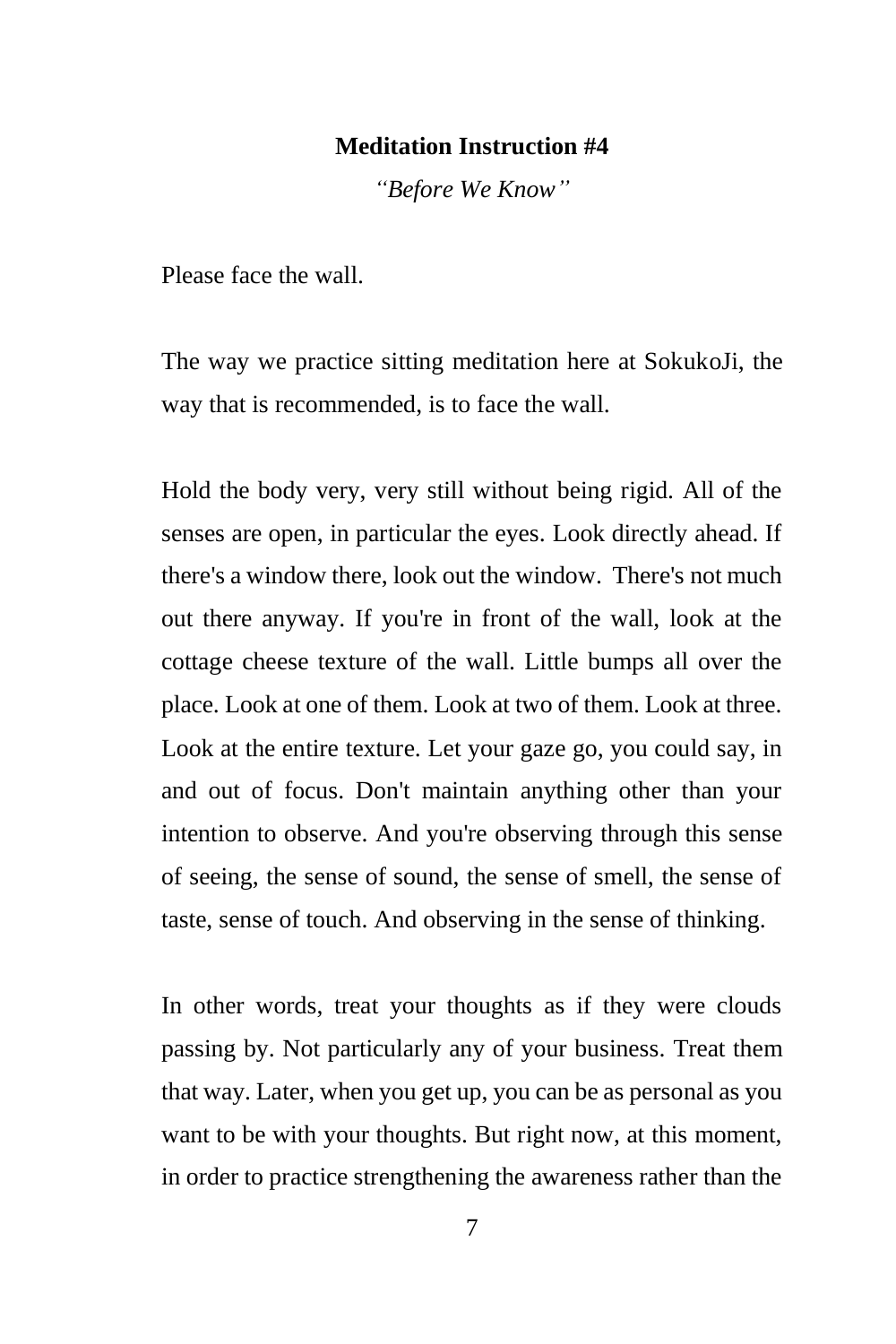thought process, the analytical process, the logical process, which makes so much sense to our ego, let's just look and see what is there before we add anything to it. Let's look and see what is arising before we personalize it. Let's just look and see what is there before anyone has a problem with anything.

I'm not asking you to push your problems away. I'm not asking you to justify, explain, or complain about your problems in this particular case—nor am I asking you to ignore them. I'm saying hold the body very, very still, which is intimately connected to the mind. Fundamentally, it's not different or separate from the mind. It just looks that way. Hold the body very, very still and observe before anyone has a problem with anything.

Just observe what it is that is fundamentally there or not there. It's always about contrast. Before we know what is good or bad, before we know what is healthy or unhealthy, before we know what is promising or discouraging, we have contrast. First, we see the light and the dark without knowing, without knowing which one is preferable. *Without knowing*. Go there.

Hold the body very, very still and observe whatever arises. If you are endeavoring to hold the body still and trying to just be here and see what happens—sometimes called beginner's mind, always at the beginning of everything—if you are doing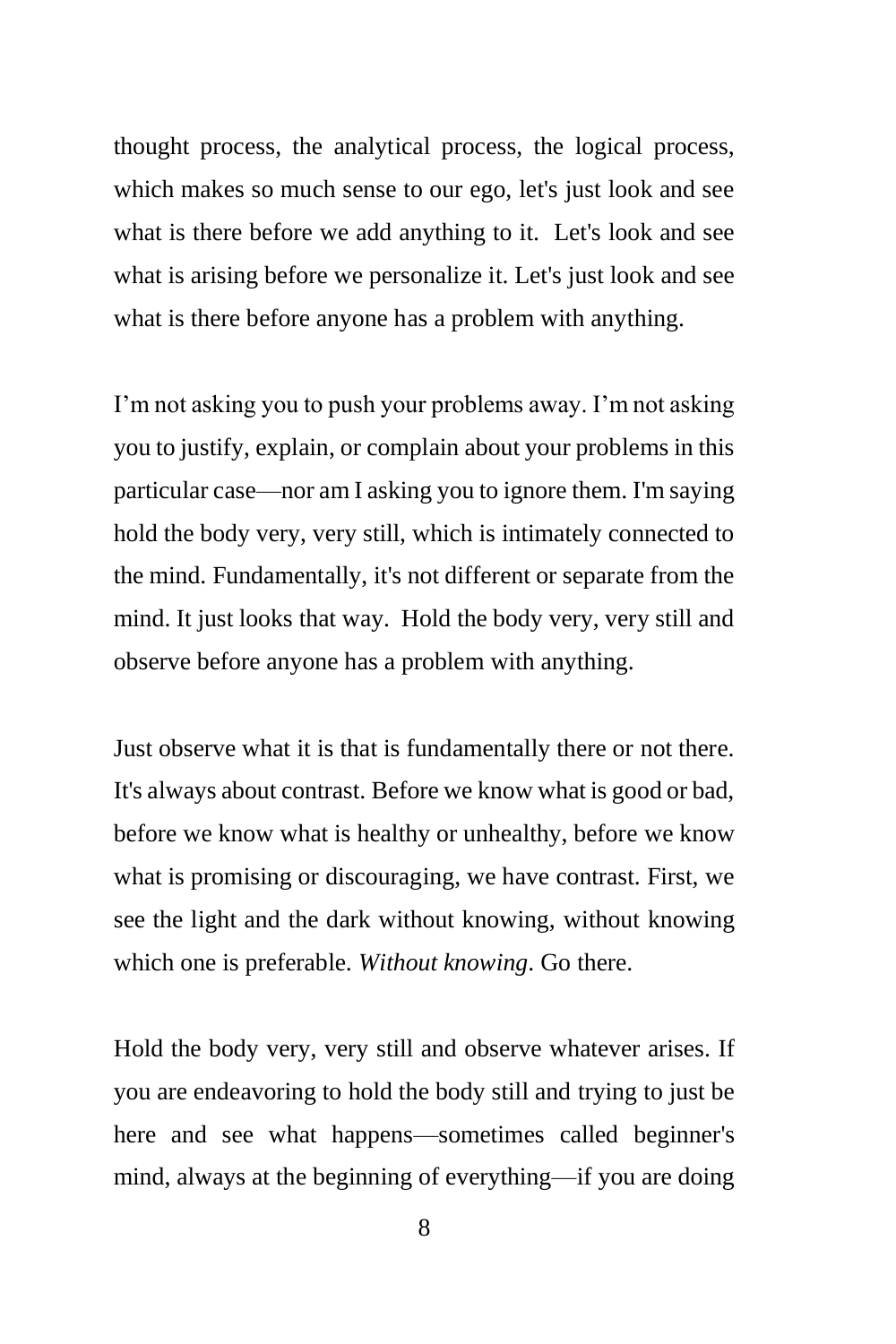that, then whatever arises, whatever comes into the train station of your mind, *whatever comes* into your particular view, into your senses, is precisely, exactly what you need to see at this very moment. Don't accept, don't reject, don't look away. Just look at things as they are.

Just observe. (Bell)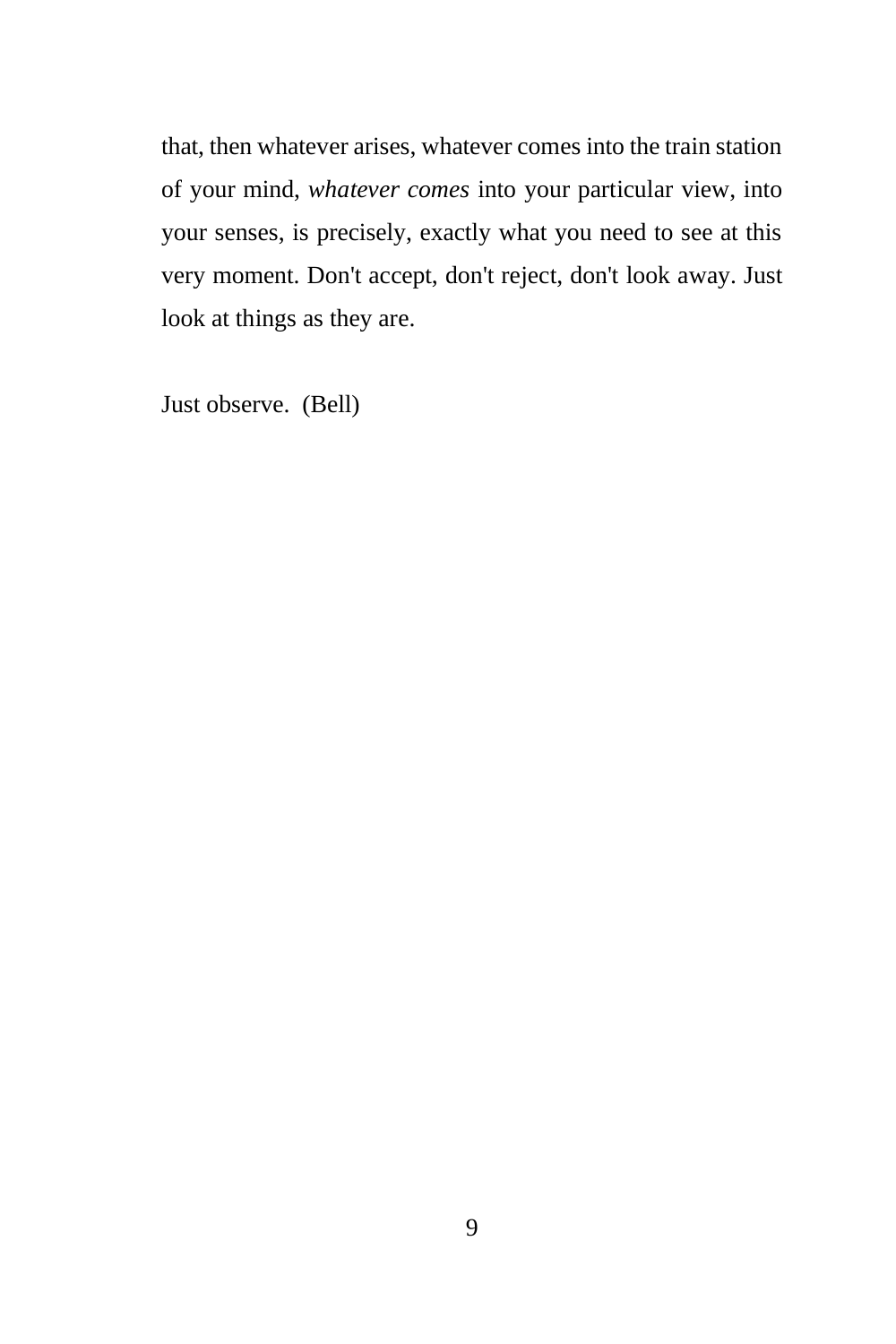#### **About the Author**

Kyoun Sokuzan, Abbot of SokukoJi Buddhist Temple and Monastery in Battle Creek, Michigan, is a fully transmitted monk in the Sōtō Zen Buddhist tradition. He met Chögyam Trungpa Rinpoche, a preeminent teacher of Tibetan Buddhism, in late 1973 and became a student. In 1974, Sokuzan attended the first session of Naropa Institute in Boulder, Colorado. In 1975, he established the Dharma Study Group of Battle Creek, Michigan, offering weekly meditation and study as well as monthly nyinthuns, or all-day retreats. In 1978, Sokuzan became an authorized meditation instructor through Vajradhatu in Boulder and later completed the Vajradhatu Seminary in 1980 at Lake Louise in Alberta, Canada.

In 1990, Sokuzan met Kobun Chino Roshi, a Zen meditation master from Japan, and became a student of his, later receiving lay ordination from Kobun's brother, the late Hojosama Keibun Otagawa. Sokuzan received full ordination as a priest in the Soto Zen lineage in 2007 and Dharma transmission in March of 2013 from Kuzan Shoho Michael Newhall, Abbot of Jikoji in Los Gatos, California.